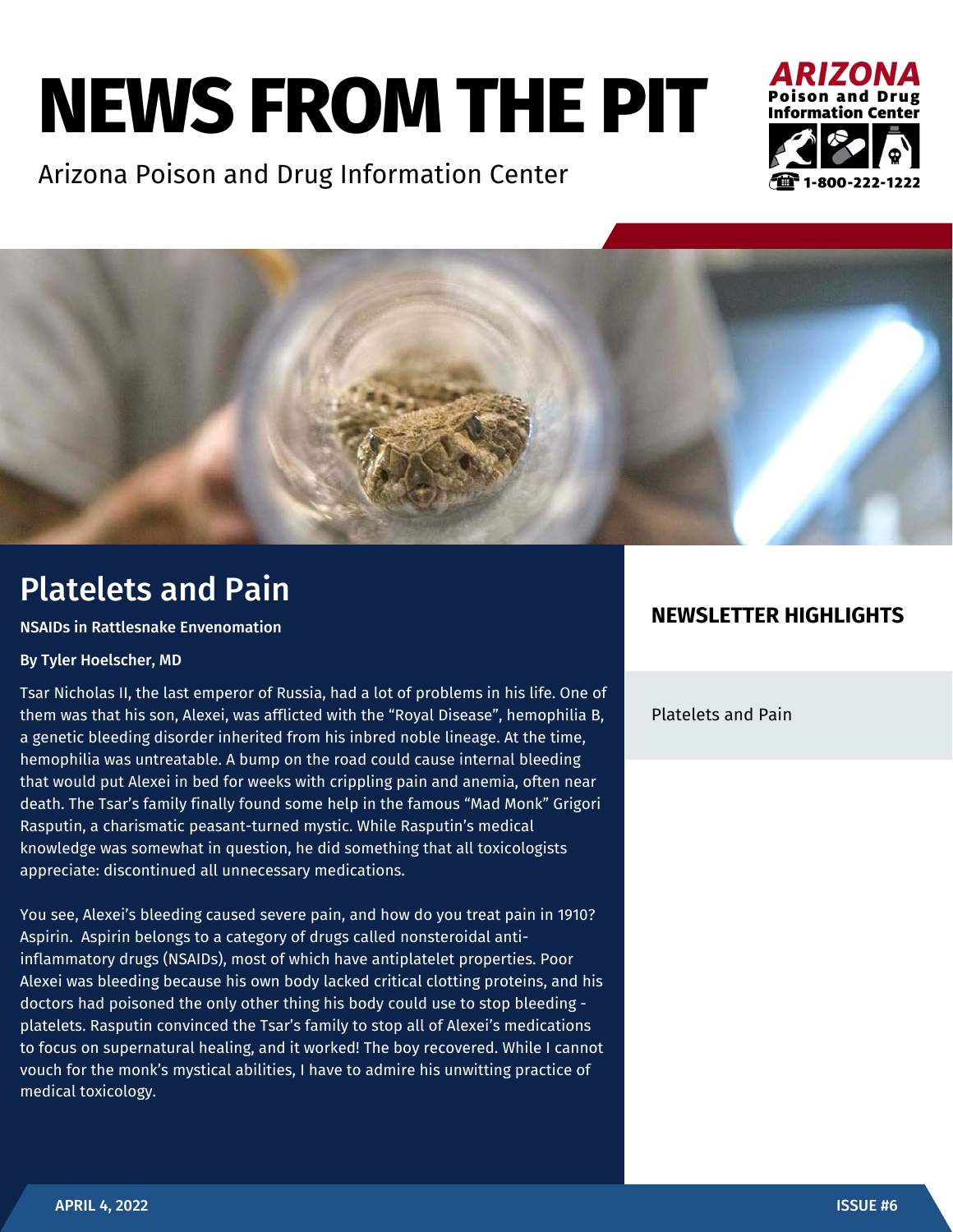

# **Platelets and Pain**

Continued from page 1

Today, NSAIDs are some of the most commonly used drugs. Aspirin is commonly used as an antiplatelet and Ibuprofen, Naproxen, Ketorolac, Meloxicam, Indomethacin, Celecoxib, and many others are used for relief of pain and inflammation. NSAIDs work by inhibiting an enzyme called cyclooxygenase (COX), which helps in creating many inflammatory markers that cause pain and swelling. One of the other molecules that require COX for synthesis is thromboxane, a chemical messenger responsible for platelet activation. NSAIDs reduce pain, reduce inflammation, and reduce platelet aggregation. If you've read a few of these newsletters already, you probably know where I'm going with this. Let's talk snakes.

Rattlesnake venom contains enzymes that inappropriately activate the body's clotting system, using platelets and clotting proteins so the body is unable to clot properly and more likely to develop bleeding. This coagulopathy is more of a laboratory concern than a clinical one, meaning that many patients develop significant clotting dysfunction, as seen in their labs, but few ever develop significant bleeding.

Because of this coagulopathy, we avoid other medications that can increase bleeding risk. NSAIDs can prevent platelet aggregation; therefore, they would theoretically increase the risk of bleeding and are avoided in patients with rattlesnake envenomation.

However, to date, there have been no studies on NSAIDs in rattlesnake patients. That doesn't mean a patient bitten by a snake has never received ibuprofen. It means that we don't have any research trials that say NSAIDs cause or do not cause bleeding in rattlesnake envenomation patients. Why does that matter? Pain.

Rattlesnake bites (I've been told) are very painful. Patients often complain of aching, stabbing, or burning, which is often quite severe. This should come as no surprise because in addition to hemotoxicity, which is painless, snake venom also causes neurotoxicity and cytotoxicity. Neurotoxic components of venom can directly attack nerves, causing abnormal firing, which the body may identify as numbness, tingling, or pain.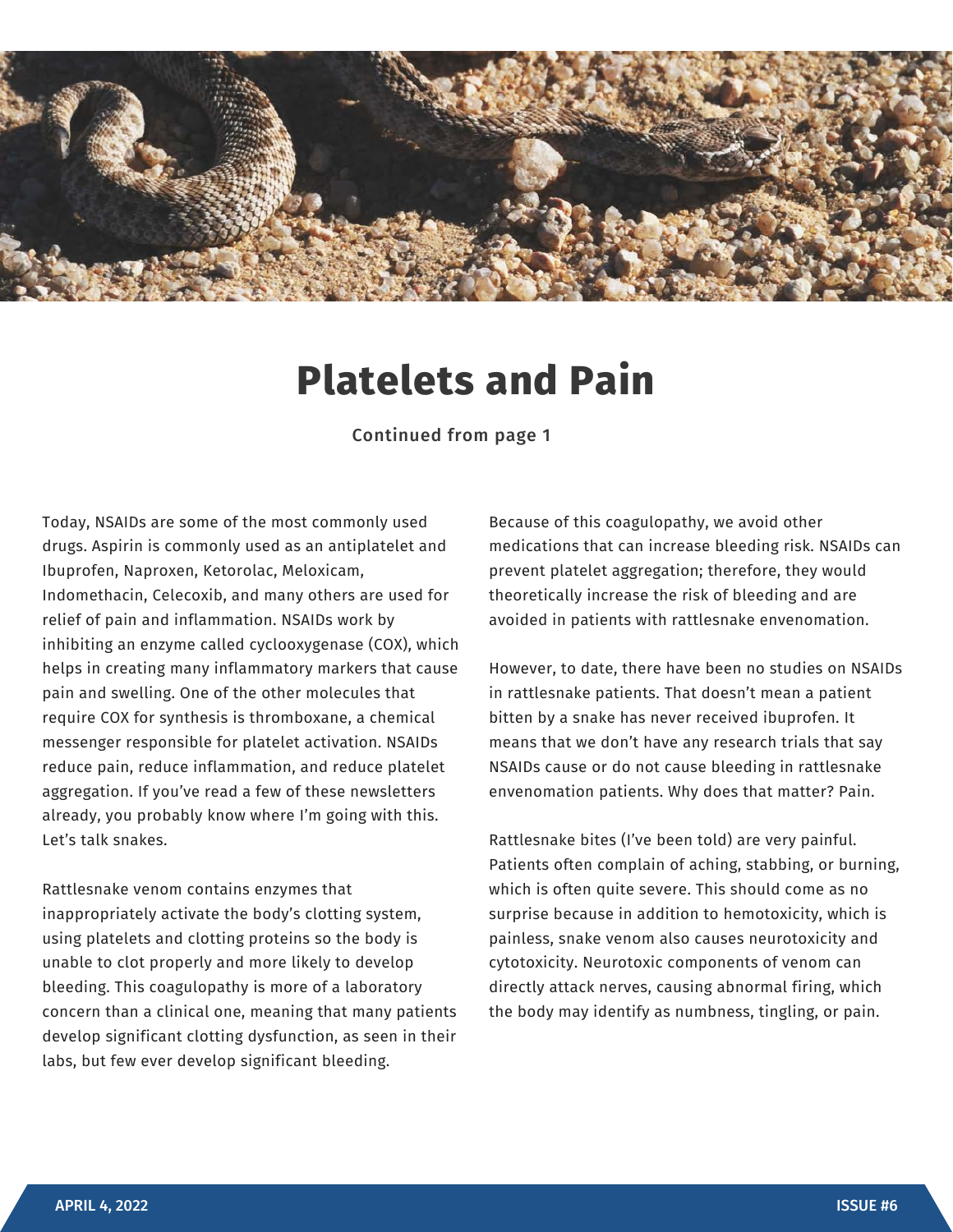

**How do we treat pain with rattlesnake envenomations?**



### **Platelets and Pain**

#### Continued from page 2

Cytotoxicity involves the destruction of cells on the microscopic scale, essentially digesting your body. Think meat tenderizer. Intracellular components get dumped from the dead cells and, in addition to the components of the venom itself, cause significant inflammation and swelling. Inflammation and swelling are responsible for the Mickey mouse appearance of our patients' hands. Additionally, the venom seems to travel up lymphatic vessels, causing further inflammation and swelling. Patients will often complain of pain in the armpit and groin from bites on the hands and feet, which is where many lymph nodes are located.

How do we treat pain? First, antivenom. Inactivating venom can prevent progression of cytotoxic damage, but it doesn't undo what's already been done. While antivenom probably prevents worsening pain, it doesn't help with the pain the patient already feels. Acetaminophen can give some modest relief, but acetaminophen versus a tide of cell-destroying venom is often inadequate. Then let's try some NSAIDs right? Maybe some Toradol? Oh wait, platelets. Opioids it is.

That's where the current standard of care sits right now. For acute pain management we often use very high doses of opioid drugs like morphine, hydromorphone, and fentanyl. Opioids are unlikely to cause addiction in the acute setting, but can cause concern for some patients and treating physicians. For that reason, pain can often be undertreated for rattlesnake envenomations.

What should we do? Remember, only about 2% of patients develop significant bleeding. The closest thing we have to science is a study on NSAIDs given to patients bitten by copperheads (Agkistrodon contortrix), another pit viper related to rattlesnakes. The study did not show increased risk of bleeding in copperhead envenomated patients. We should take this study with a large grain of salt because copperheads are known for causing very mild hemotoxicity as compared to rattlesnakes. What have we seen? Of our 35 significant bleeds, one patient was given ibuprofen in the hospital and two patients were on daily aspirin at home.